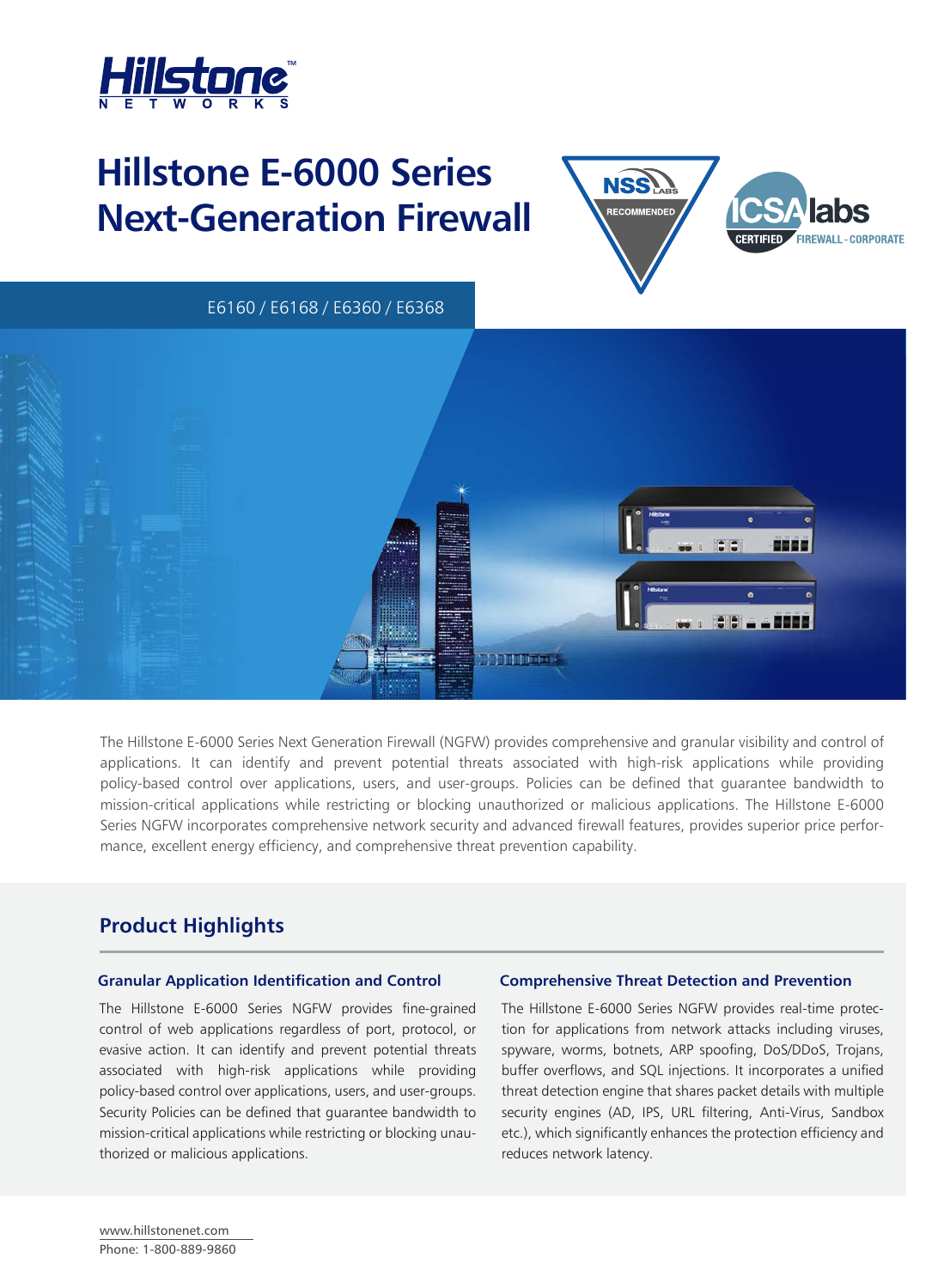# **Features**

#### **Network Services**

- Dynamic routing (OSPF, BGP, RIPv2)
- Static and Policy routing
- Route controlled by application
- Built-in DHCP, NTP, DNS Server and DNS proxy
- Tap mode connects to SPAN port
- Interface modes: sniffer, port aggregated, loopback, VLANS (802.1Q and Trunking)
- L2/L3 switching & routing
- Virtual wire (Layer 1) transparent inline deployment

#### **Firewall**

- Operating modes: NAT/route, transparent (bridge), and mixed mode
- Policy objects: predefined, custom, and object grouping
- Security policy based on application, role and geo-location
- Application Level Gateways and session support: MSRCP, PPTP, RAS, RSH, SIP, FTP, TFTP, HTTP, dcerpc, dns-tcp, dns-udp, H.245 0, H.245 1, H.323
- NAT and ALG support: NAT46, NAT64, NAT444, SNAT, DNAT, PAT, Full Cone NAT, STUN
- NAT configuration: per policy and central NAT table
- VoIP: SIP/H.323/SCCP NAT traversal, RTP pin holing
- Global policy management view
- Security policy redundancy inspection
- Schedules: one-time and recurring

#### **Intrusion Prevention**

- Protocol anomaly detection, rate-based detection, custom signatures, manual, automatic push or pull signature updates, integrated threat encyclopedia
- IPS Actions: default, monitor, block, reset (attackers IP or victim IP, incoming interface) with expiry time
- Packet logging option
- Filter Based Selection: severity, target, OS, application or protocol
- IP exemption from specific IPS signatures
- IDS sniffer mode
- IPv4 and IPv6 rate based DoS protection with threshold settings against TCP Syn flood, TCP/UDP/SCTP port scan, ICMP sweep, TCP/UDP/SCIP/IC-MP session flooding (source/destination)
- Active bypass with bypass interfaces
- Predefined prevention configuration

#### **Anti-Virus**

- Manual, automatic push or pull signature updates
- Flow-based Antivirus: protocols include HTTP, SMTP, POP3, IMAP, FTP/SFTP
- Compressed file virus scanning

#### **Attack Defense**

- Abnormal protocol attack defense
- Anti-DoS/DDoS, including SYN Flood, DNS Query Flood defense
- ARP attack defense

#### **URL Filtering**

- Flow-based web filtering inspection
- Manually defined web filtering based on URL, web content and MIME header
- Dynamic web filtering with cloud-based real-time categorization database: over 140 million URLs with 64 categories (8 of which are security related)
- Additional web filtering features:
	- Filter Java Applet, ActiveX or cookie
	- Block HTTP Post
	- Log search keywords
	- Exempt scanning encrypted connections on certain categories for privacy
- Web filtering profile override: allows administrator to temporarily assign different profiles to user/group/IP
- Web filter local categories and category rating override

#### **Cloud-Sandbox**

- Upload malicious files to cloud sandbox for analysis
- Support protocols including HTTP/HTTPS, POP3, IMAP, SMTP and FTP
- Support file types including PE,ZIP, RAR, Office, PDF, APK, JAR and SWF
- File transfer direction and file size control
- Provide complete behavior analysis report for malicious files
- Global threat intelligence sharing, real-time threat blocking

#### **Botnet C&C Prevention**

- Regularly update the botnet server addresses
- prevention for C&C IP and domain
- Support TCP, HTTP, and DNS traffic detection
- IP and domain whitelists

#### **IP Reputation**

• Botnet server IP blocking with global IP reputation database

#### **SSL Decryption**

- Application identification for SSL encrypted traffic
- IPS enablement for SSL encrypted traffic
- AV enablement for SSL encrypted traffic
- URL filter for SSL encrypted traffic
- SSL Encrypted traffic whitelist
- SSL proxy offload mode

#### **Endpoint Identification**

- Support to identify endpoint IP, endpoint quantity, on-line time, off-line time, and on-line duration
- Support 10 operation systems
- Support query based on IP and endpoint quantity

#### **Data Security**

- File transfer control based on file type
- File protocol identification, including HTTP, FTP, SMTP and POP3
- File signature and suffix identification for over 100 file types
- Content filtering for HTTP-GET, HTTP-POST, FTP and SMTP protocols
- IM identification and network behavior audit

#### **Application Control**

- Over 3,000 applications that can be filtered by name, category, subcategory, technology and risk
- Each application contains a description, risk factors, dependencies, typical ports used, and URLs for additional reference
- Actions: block, reset session, monitor, traffic shaping
- Identify and control cloud applications in the cloud
- Provide multi-dimensional monitoring and statistics for cloud applications, including risk category and characteristics

#### **Quality of Service (QoS)**

- Max/guaranteed bandwidth tunnels or IP/user basis
- Tunnel allocation based on security domain, interface, address, user/user group, server/server group, application/app group, TOS, VLAN
- Bandwidth allocated by time, priority, or equal bandwidth sharing
- Type of Service (TOS) and Differentiated Services (DiffServ) support
- Prioritized allocation of remaining bandwidth • Maximum concurrent connections per IP
- Bandwidth allocation based on URL category

#### **Server Load balancing**

• Weighted hashing, weighted least-connection, and weighted round-robin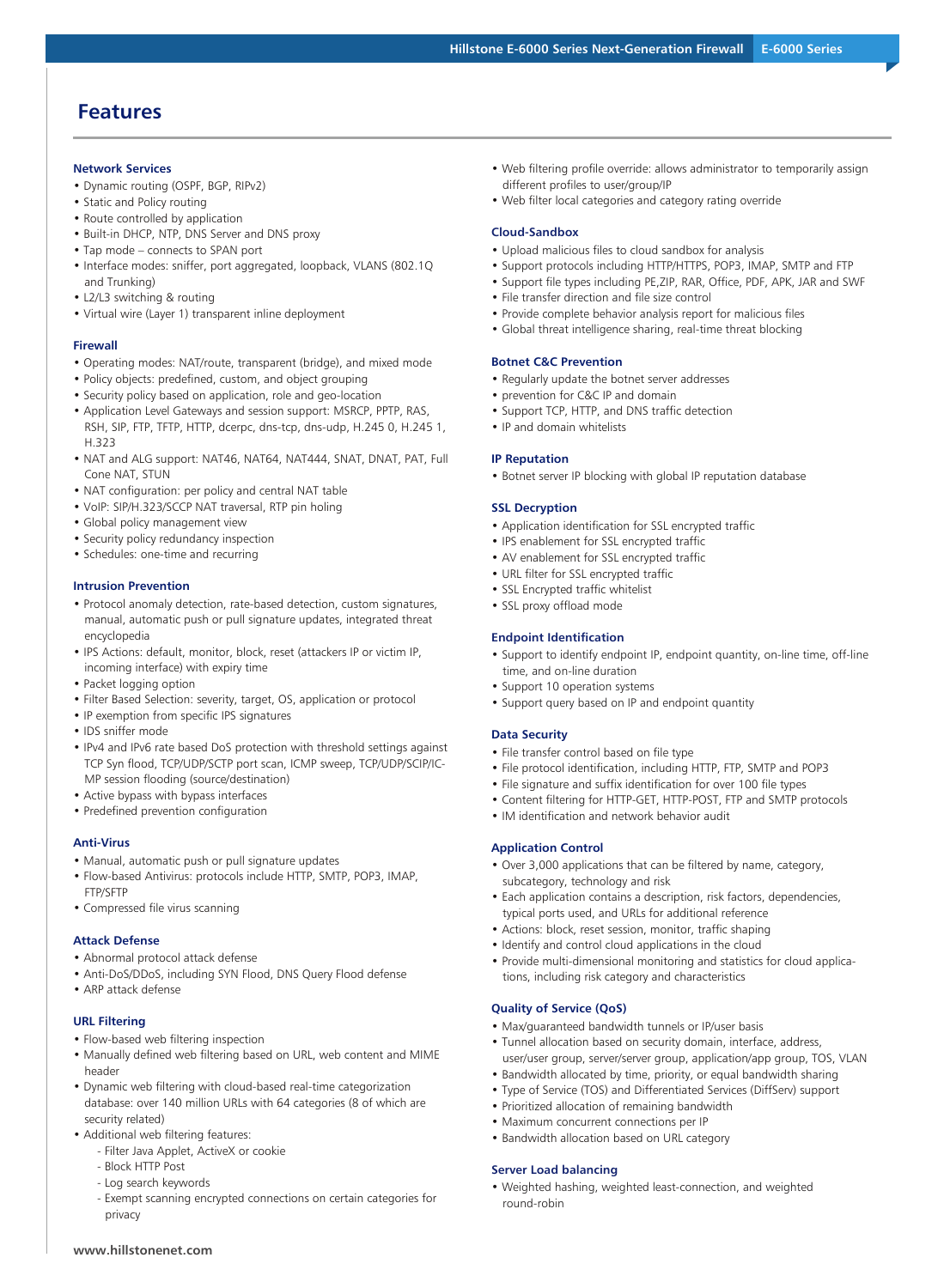# **Features**

- Session protection, session persistence and session status monitoring
- Server health check, session monitoring and session protection

#### **Link Load balancing**

- Bi-directional link load balancing
- Outbound link load balancing includes policy based routing, ECMP and weighted, embedded ISP routing and dynamic detection
- Inbound link load balancing supports SmartDNS and dynamic detection
- Automatic link switching based on bandwidth, latency, jitter, connectivity, application etc.
- Link health inspection with ARP, PING, and DNS

#### **VPN**

- IPSec VPN
	- IPSEC Phase 1 mode: aggressive and main ID protection mode
	- Peer acceptance options: any ID, specific ID, ID in dialup user group - Supports IKEv1 and IKEv2 (RFC 4306)
	- Authentication method: certificate and pre-shared key
	- IKE mode configuration support (as server or client)
	- DHCP over IPSEC
	- Configurable IKE encryption key expiry, NAT traversal keep alive frequency
	- Phase 1/Phase 2 Proposal encryption: DES, 3DES, AES128, AES192, AES256
	- Phase 1/Phase 2 Proposal authentication: MD5, SHA1, SHA256, SHA384, SHA512
	- Phase 1/Phase 2 Diffie-Hellman support: 1,2,5
	- XAuth as server mode and for dialup users
	- Dead peer detection
	- Replay detection
	- Autokey keep-alive for Phase 2 SA
- IPSEC VPN realm support: allows multiple custom SSL VPN logins associated with user groups (URL paths, design)
- IPSEC VPN configuration options: route-based or policy based
- IPSEC VPN deployment modes: gateway-to-gateway, full mesh, hub-and-spoke, redundant tunnel, VPN termination in transparent mode
- One time login prevents concurrent logins with the same username
- SSL portal concurrent users limiting
- SSL VPN port forwarding module encrypts client data and sends the data to the application server
- Supports clients that run iOS, Android, and Windows XP/Vista including 64-bit Windows OS
- Host integrity checking and OS checking prior to SSL tunnel connections
- MAC host check per portal
- Cache cleaning option prior to ending SSL VPN session
- L2TP client and server mode, L2TP over IPSEC, and GRE over IPSEC
- View and manage IPSEC and SSL VPN connections
- PnPVPN

#### **IPv6**

- Management over IPv6, IPv6 logging and HA
- IPv6 tunneling, DNS64/NAT64 etc
- IPv6 routing protocols, static routing, policy routing, ISIS, RIPng, OSPFv3 and BGP4+
- IPS, Application identification, URL filtering, Anti-Virus, Access control, ND attack defense

#### **VSYS**

- System resource allocation to each VSYS
- CPU virtualization

**www.hillstonenet.com**

- Non-root VSYS support firewall, IPSec VPN, SSL VPN, IPS, URL filtering
- VSYS monitoring and statistic

#### **High Availability**

- Redundant heartbeat interfaces
- Active/Active and Active/Passive
- Standalone session synchronization
- HA reserved management interface
- Failover:
	- Port, local & remote link monitoring
	- Stateful failover
	- Sub-second failover
	- Failure notification
- Deployment options:
	- HA with link aggregation
	- Full mesh HA
	- Geographically dispersed HA

#### **Twin-mode HA**

- High availability mode among multiple devices
- Multiple HA deployment modes
- Configuration and session synchronization among multiple devices

#### **User and Device Identity**

- Local user database
- Remote user authentication: TACACS+, LDAP, Radius, Active
- Single-sign-on: Windows AD
- 2-factor authentication: 3rd party support, integrated token server with physical and SMS
- User and device-based policies
- User group synchronization based on AD and LDAP
- Support for 802.1X, SSO Proxy
- WebAuth page customization
- Interface based Authentication
- Agentless ADSSO (AD Polling)
- Use authentication synchronization based on SSO-monitor

#### **Administration**

- Management access: HTTP/HTTPS, SSH, telnet, console
- Central Management: Hillstone Security Manager (HSM), web service APIs
- System Integration: SNMP, syslog, alliance partnerships
- Rapid deployment: USB auto-install, local and remote script execution
- Dynamic real-time dashboard status and drill-in monitoring widgets
- Language support: English

#### **Logs & Reporting**

- Logging facilities: local memory and storage (if available), multiple syslog servers and multiple Hillstone Security Audit (HSA) platforms
- Encrypted logging and log integrity with HSA scheduled batch log uploading
- Reliable logging using TCP option (RFC 3195)
- Detailed traffic logs: forwarded, violated sessions, local traffic, invalid packets, URL etc.
- Comprehensive event logs: system and administrative activity audits, routing & networking, VPN, user authentications, WiFi related events
- IP and service port name resolution option
- Brief traffic log format option
- Three predefined reports: Security, Flow and network reports
- User defined reporting
- Reports can be exported in PDF via Email and FTP

#### **CloudView**

- Cloud-based security monitoring
- 7/24 access from web or mobile application
- Device status, traffic and Threat monitoring • Cloud-based log retention and reporting